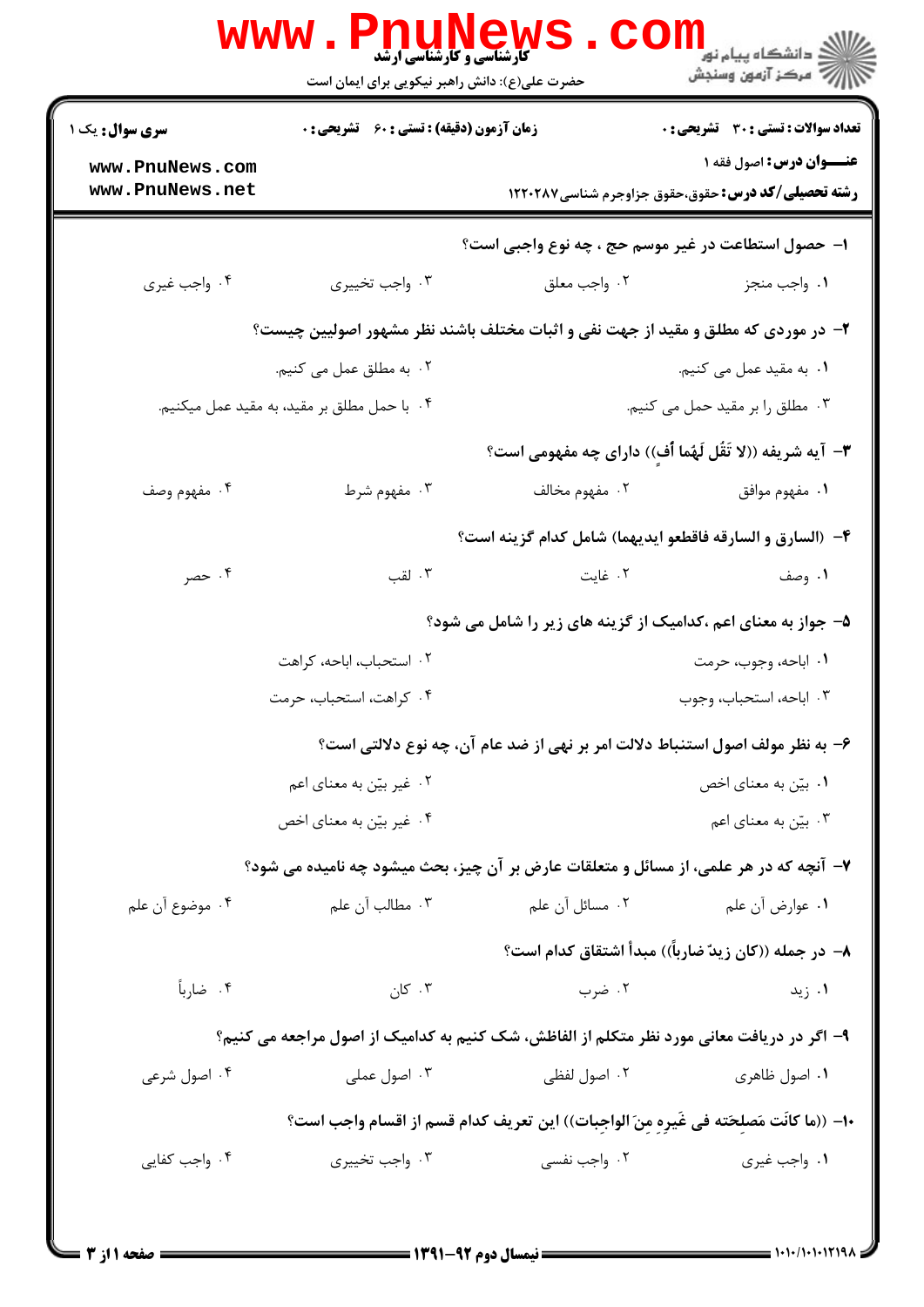|                                            | WWW.Pnunew<br>حضرت علی(ع): دانش راهبر نیکویی برای ایمان است |                                                                                                            | ر دانشڪاه پيام نور <mark>−</mark><br>ا∛ مرکز آزمون وسنڊش |  |
|--------------------------------------------|-------------------------------------------------------------|------------------------------------------------------------------------------------------------------------|----------------------------------------------------------|--|
| <b>سری سوال : ۱ یک</b>                     | زمان آزمون (دقیقه) : تستی : 60 ٪ تشریحی : 0                 |                                                                                                            | <b>تعداد سوالات : تستی : 30 ٪ تشریحی : 0</b>             |  |
| www.PnuNews.com<br>www.PnuNews.net         |                                                             | <b>رشته تحصیلی/کد درس:</b> حقوق،حقوق جزاوجرم شناسی1۲۲۰۲۸۷                                                  | عنــوان درس: اصول فقه ۱                                  |  |
|                                            |                                                             |                                                                                                            | 11- کدامیک از گزینه های زیر واجب موسع است؟               |  |
| ۰۴ کفاره روزه                              | ۰۳ نماز ظهر                                                 | 7.25                                                                                                       | ۰۱ وضو                                                   |  |
|                                            |                                                             |                                                                                                            | ۱۲– کدامیک از جملات شرطیه زیر مفهوم دارند؟               |  |
| ۰۲ اگر فرزندی به دنیا آوردی او را ختنه کن. |                                                             |                                                                                                            | ۰۱ اگر به زیارت امام حسین بروی خدا تو را می آمرزد.       |  |
| ۰۴ اگر درس بخوانی در آزمون موفق می شوی.    |                                                             | ۰۳ اگر امتحان دادید برگه های شما را تصحیح می کنم.                                                          |                                                          |  |
|                                            |                                                             | ۱۳–از نظر مشهور فقیهان امامیه و فقیهان اهل سنت،عام تخصیص خورده-اگر مخصص مجمل نباشد- در باقی مانده افراد چه | حکمی دارد؟                                               |  |
| ۰۲ حقیقت است، چه مخصص متصل باشد چه منفصل.  |                                                             | ٠١ مجاز است، چه مخصص متصل باشد چه منفصل.                                                                   |                                                          |  |
|                                            | ۰۴ مجاز است، اگر مخصص منفصل باشد.                           | ۰۳ مجاز است، اگر مخصص متصل باشد.                                                                           |                                                          |  |
|                                            |                                                             | ۱۴- لفظی که احتمال بیشتر از یک معنی در آن نباشد چه نامیده می شود؟                                          |                                                          |  |
| ۰۴ متشايه                                  | ۰۳ مجمل                                                     | ۲. ظاهر                                                                                                    | ۰۱ نص                                                    |  |
|                                            |                                                             | ۱۵– کدامیک از گزینه های زیر صرفا نظر مشهور اصولیان است؟                                                    |                                                          |  |
| ۰۲ عدم جواز تخصیص عام به مفهوم مخالف       |                                                             | ٠١. جواز تخصيص عام به مفهوم مخالف                                                                          |                                                          |  |
| ۰۴ عدم جواز تخصیص عام به مفهوم موافق       |                                                             | ۰۳ جواز تخصیص عام به مفهوم موافق                                                                           |                                                          |  |
|                                            |                                                             | ١۶– لفظ ((البيع))در آيه ((أَحَلّ اللهُ البَيع)) چه نوع لفظي است؟                                           |                                                          |  |
| ۰۴ مجمل                                    | ۰۳ مطلق                                                     | ۰۲ خاص                                                                                                     | ۰۱ عام                                                   |  |
|                                            |                                                             |                                                                                                            | 17–  حکم تکلیفی شامل کدامیک نمی شود؟                     |  |
| ۰۴ مباح                                    | ۰۳ مالکیت                                                   | ۰۲ مستحب                                                                                                   | ۰۱ واجب                                                  |  |
|                                            |                                                             | ۱۸– وجوب تطهیر لباس نمازگزار کدامیک از اقسام واجب است؟                                                     |                                                          |  |
| ۰۴ توصلی                                   | ۰۳ تعیینی                                                   | ۰۲ موسع                                                                                                    | ۰۱ تعبدی                                                 |  |
|                                            |                                                             | ١٩- آيه ((ثُمَّ أتموا الصيام إلىَ اللَّيل)) نشانگر چه مفهومي است؟                                          |                                                          |  |
| ۰۴ مفهوم لقب                               | ۰۳ مفهوم حصر                                                | ۰۲ مفهوم غايت                                                                                              | ۰۱ مفهوم وصف                                             |  |
|                                            |                                                             |                                                                                                            | <b>۲۰</b> - از نظر مرحوم حیدری مقصود از نهی چیست؟        |  |
| ۰۴ کفّ نفس                                 | ۰۳ حرمت عمل                                                 | ٠٢ بطلان عمل                                                                                               | ۰۱ صرف ترک                                               |  |
|                                            |                                                             |                                                                                                            |                                                          |  |